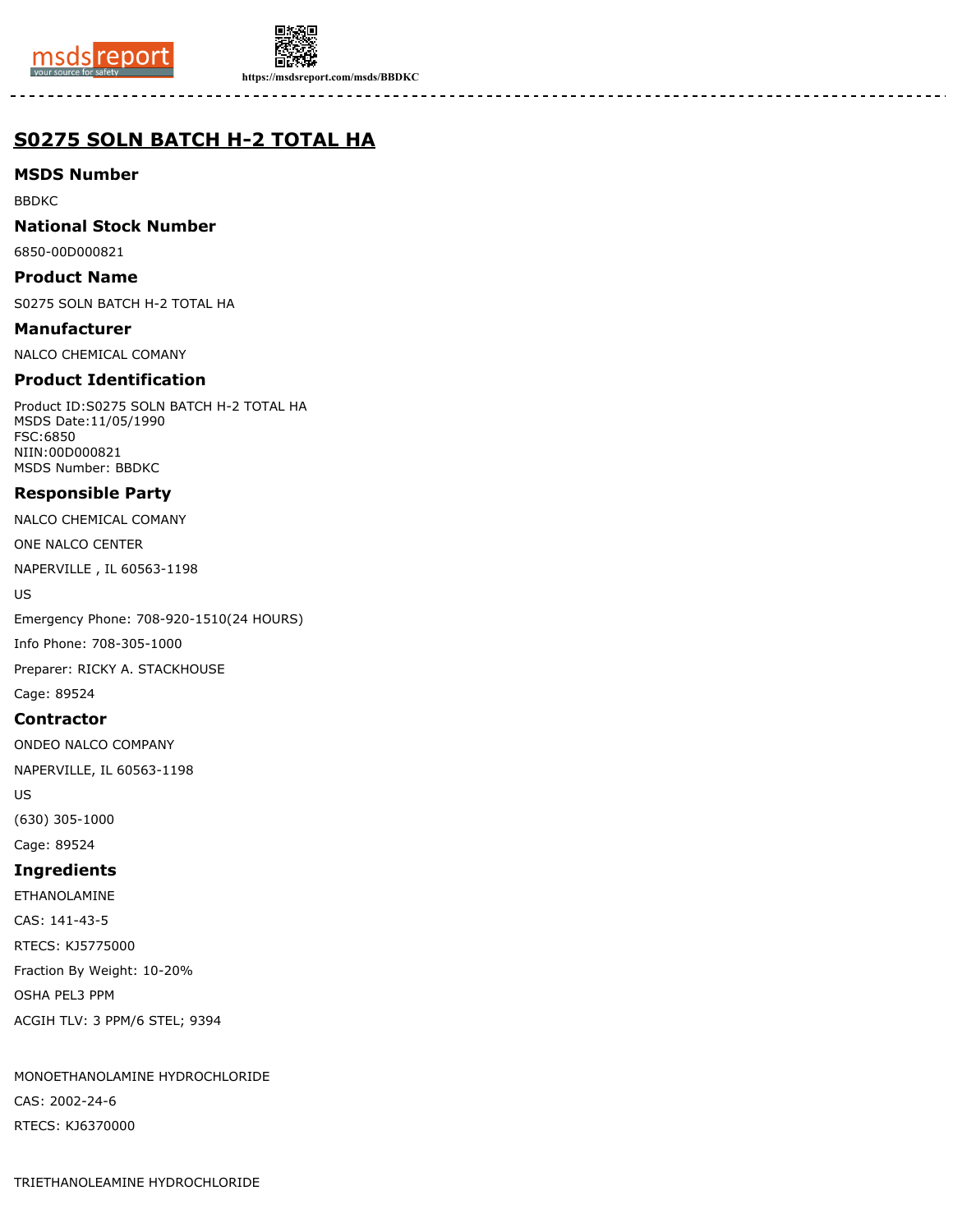



**https://msdsreport.com/msds/BBDKC**

#### CAS: 637-39-8

#### **Hazards**

Routes of Entry: Inhalation:YES Skin:YES Ingestion:NO Reports of Carcinogenicity:NTP:NO IARC:NO OSHA:NO Health Hazards Acute and Chronic:ACUTE: EXPOSURE MAY CAUSE MODERATE TO SEVERE EYE, SKIN & RESPIRATORY TRACT IRRITATION. INGESTION MAY BE HARMFUL. CHRONIC: NONE SPECIFIED BY MANUFACTURER. Explanation of Carcinogenicity:NO INGREDIENT OF A CONCENTRATION OF 0.1% OR GREATER IS LISTED AS A CARCINOGEN OR SUSPECTED CARCINOGEN. Effects of Overexposure:INHALED: COUGHING, WHEEZING, SHORTNESS OF BREATH, SNEEZING, TIGHTNESS OF CHEST. EYES: PAIN, BURNING SENSATION, TEARING, BLURRED VISION, REDNESS. SKIN: REDNESS, BURNING SENSATION, SWELLING, DISCOMFORT TO PAIN. INGESTION: NONE SPECIFIED BY MANUFACTURER; HMIS-UNKNOWN-SUSPECT: NAUSEA, VOMITING, DIARRHERA AS A MINIMUM.

Medical Cond Aggravated by Exposure:NONE SPECIFIED BY MANUFACTURER.

#### **First Aid**

First Aid:INHALED: REMOVE TO FRESH AIR. TREAT SYMPTOMS. SEE A DOCTOR. EYES: FLUSH WITH LOTS OF WATER FOR 15 MINUTES, HOLD LIDS OPEN. GET IMMEDIATE MEDICAL ATTENTION. SKIN: REMOVE CONTAMINATED CLOTHES. FLUSH WIT H FLOODING AMOUNTS OF WATER. INGESTED: DO NOT INDUCE VOMITING! IF CONSCIOUS, GIVE WATER. GET IMMEDIATE MEDICAL ATTENTION.

### **Fire Fighting**

Flash Point Method:PMCC

Flash Point:>200F,>93C

Extinguishing Media:MEDIA APPROPRIATE FOR SURROUNDING FIRE. Fire Fighting Procedures:WEAR SELF-CONTAINED BREATHING APPARATUS AND FULL PROTECTIVE GEAR. USE WATER TO COOL FIRE EXPOSED CONTAINERS. Unusual Fire/Explosion Hazard:MAY EVOLVE OXIDES OF NITROGEN UNDER FIRE **CONDITIONS** 

### **Accidental Release**

Spill Release Procedures:CONTAIN WITH INERT ABSORBENT MATERIAL. SHOVEL RECLAIMED LIQUID AND ABSORBENT INOT RECOVERY OR SALVAGE DRUMS FOR DISPOSAL.

Neutralizing Agent:NONE SPECIFIED BY MANUFACTURER.

### **Handling**

Handling and Storage Precautions:NONE SPECIFIED BY MANUFACTURER. Other Precautions:NONE SPECIFIED BY MANUFACTURER.

### **Exposure Controls**

Respiratory Protection:NONE NORMALLY REQUIRED. Ventilation:USE ADEQUATE MECHANICAL VENTILATION. Protective Gloves:RUBBER Eye Protection:SAFETY GLASSES Other Protective Equipment:NONE SPECIFIED BY MANUFACTURER. HMIS: EYE WASH STATION & SAFETY SHOWER AVAILABLE. Work Hygienic Practices:WASH HANDS AFTER USE AND BEFORE EATING, DRINKING, OR SMOKING. LAUNDER CONTAMINATED CLOTHES BEFORE REUSE. Supplemental Safety and Health MSDS DATED 1-24-86.

# **Chemical Properties**

HCC:B3 Spec Gravity:0.95 (WATER=1)  $nH:10$ Appearance and Odor:COLORLESS LIQUID; AMINE ODOR

### **Stability**

Stability Indicator/Materials to Avoid:YES N-NITROSAMINES, STRONG OXIDIZING AGENTS